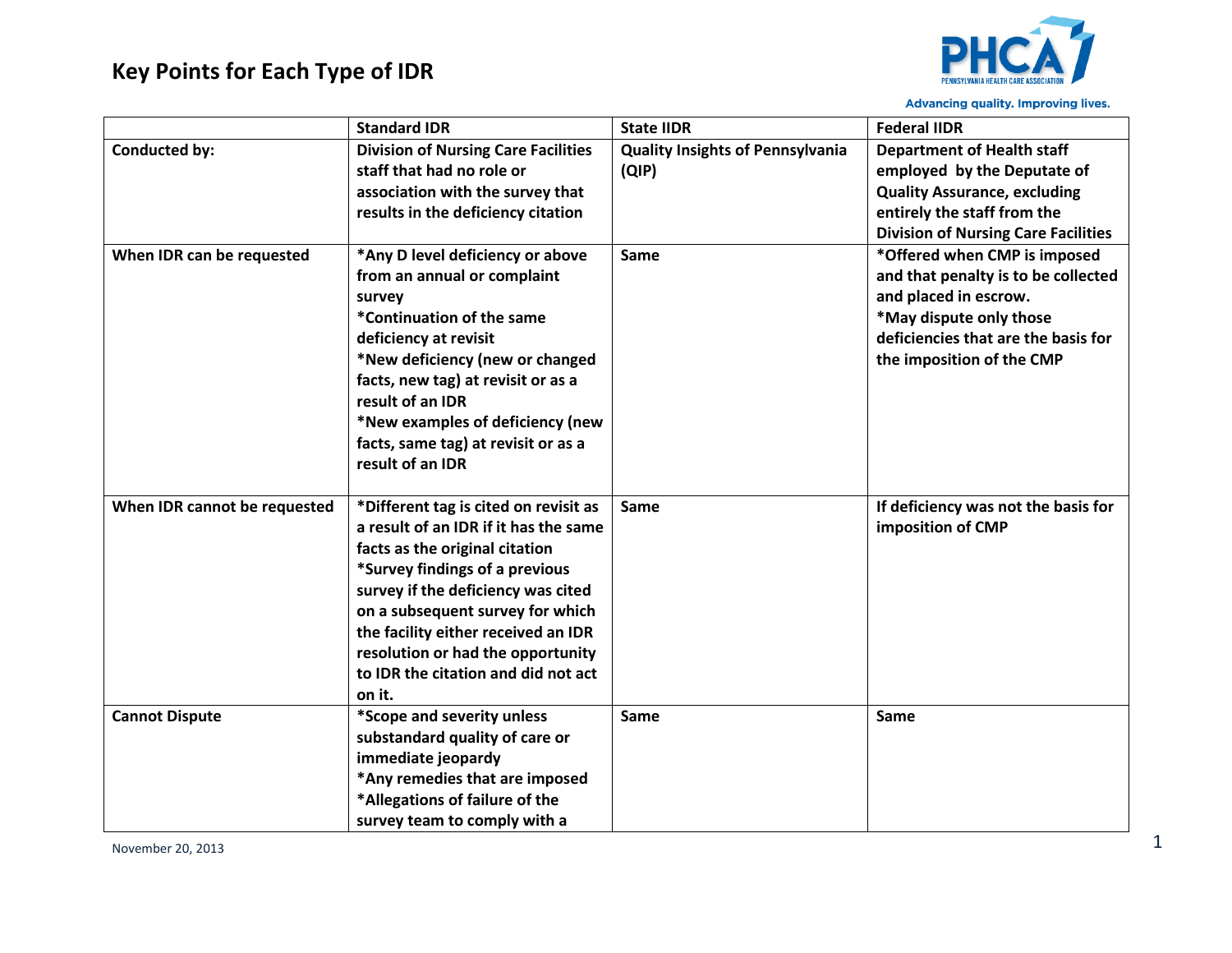

**Advancing quality. Improving lives.** 

|                                  | requirement of the survey process          |                                            |                                            |
|----------------------------------|--------------------------------------------|--------------------------------------------|--------------------------------------------|
|                                  | *Inconsistency of survey team              |                                            |                                            |
|                                  | citing deficiencies among facilities       |                                            |                                            |
|                                  | *Inadequacy or inaccuracy of the           |                                            |                                            |
|                                  | <b>IDR</b> process                         |                                            |                                            |
| <b>Time Frame for Submission</b> | 10 calendar days post receipt of           | Same                                       | 10 calendar days from receipt of           |
|                                  | 2567                                       |                                            | the notification of eligibility            |
| <b>Submission must include:</b>  | *Deficiencies disputed                     | *Written IDR request identifying           | *Copy of letter from CMS                   |
|                                  | *Explanation, including supporting         | deficiencies disputed and reason           | indicating eligibility for IIDR            |
|                                  | documentation with key areas               | for request (cover letter),                | review                                     |
|                                  | highlighted                                | including supporting                       | *Written IIDR request that                 |
|                                  |                                            | documentation with applicable              | identifies the deficiencies                |
|                                  |                                            | areas highlighted                          | disputes and the reasons for the           |
|                                  |                                            | *Copy of 2567                              | <b>IIDR</b> request                        |
|                                  |                                            | *Indication of type of review              | *Supporting documentation with             |
|                                  |                                            | requested (desk review,                    | key areas highlighted                      |
|                                  |                                            | telephone review or in-person              | *Name(s) and contact                       |
|                                  |                                            | review)                                    | information for resident(s)                |
|                                  |                                            | *Contact information for facility          | involved in the deficiencies for           |
|                                  |                                            | with name of person requesting             | which IIDR review is sought or the         |
|                                  |                                            | the IIDR, address, phone # and             | appropriate resident                       |
|                                  |                                            | email address                              | representative(s)                          |
| Cost                             | No charge                                  | \$75/hr. plus actual costs incurred        | No charge                                  |
| Send request/IDR to:             | <b>Division of Nursing Care Facilities</b> | <b>Quality Insights of Pennsylvania</b>    | <b>Susan Williamson, Director</b>          |
|                                  | Room 526 Health & Welfare Bldg.            | 2601 Market Place St.                      | <b>Division of Nursing Care Facilities</b> |
|                                  | <b>625 Forster Street</b>                  | Harrisburg, PA 17110                       | Room 526 Health & Welfare Bldg.            |
|                                  | Harrisburg, PA 17120-0701                  | <b>Attn: Vicki Deacon</b>                  | <b>625 Forster Street</b>                  |
|                                  |                                            | (Fax # 717-671-0477)                       | Harrisburg, PA 17120-0701                  |
|                                  |                                            |                                            | (email- suswilliam@pa.gov)                 |
|                                  |                                            | With a copy of the cover letter to         |                                            |
|                                  |                                            | the appropriate Department of              |                                            |
|                                  |                                            | <b>Health Division:</b>                    |                                            |
|                                  |                                            | <b>Susan Williamson</b>                    |                                            |
|                                  |                                            | <b>Division of Nursing Care Facilities</b> |                                            |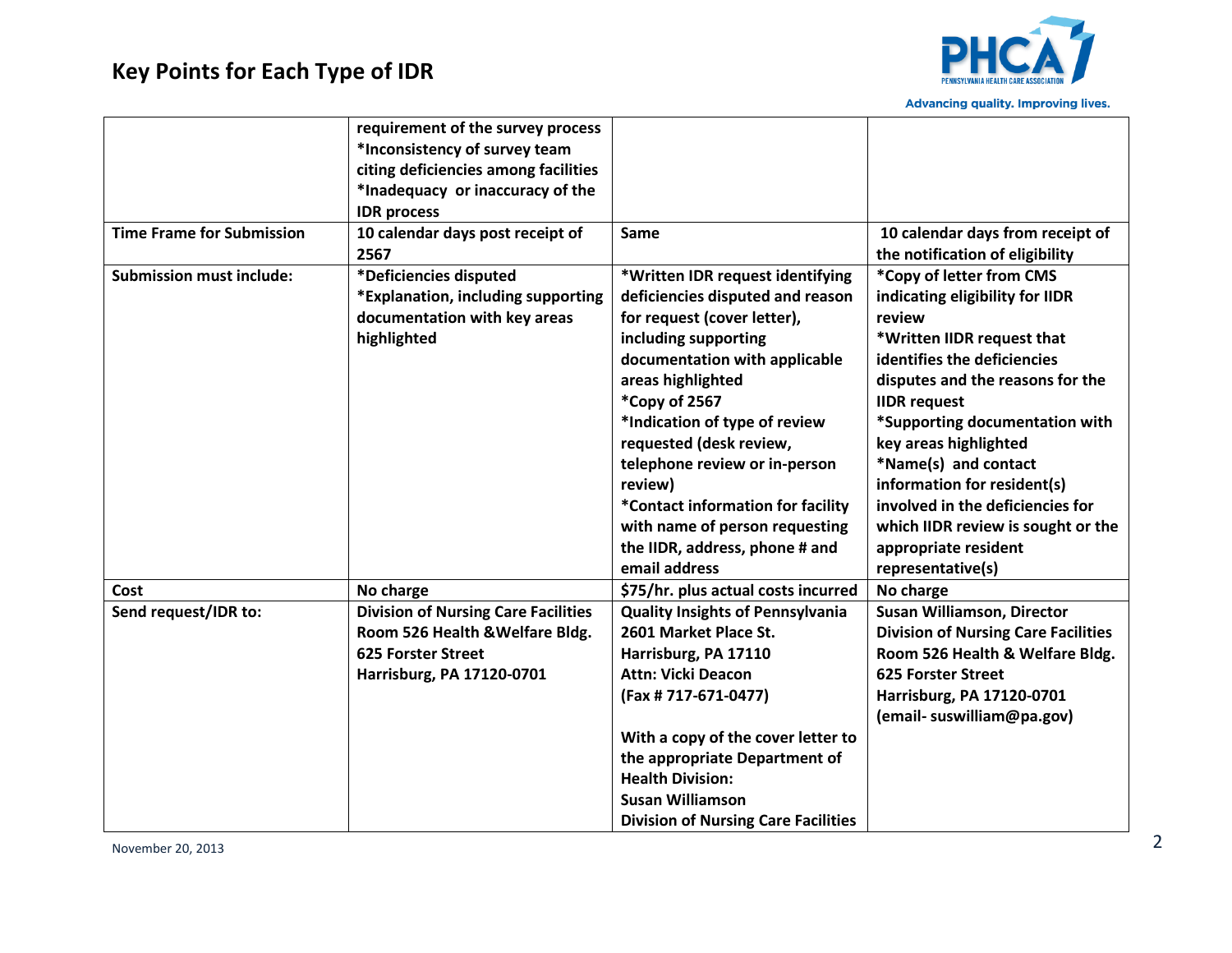

**Advancing quality. Improving lives.** 

|                                |                                           | Room 526 Health & Welfare Bldg.      |                                   |
|--------------------------------|-------------------------------------------|--------------------------------------|-----------------------------------|
|                                |                                           | <b>625 Forster Street</b>            |                                   |
|                                |                                           | Harrisburg, PA 17120-0701            |                                   |
|                                |                                           | (email - suswilliam@pa.gov)          |                                   |
|                                |                                           |                                      |                                   |
|                                |                                           | <b>OR</b>                            |                                   |
|                                |                                           | <b>Charles Schlegel, Director</b>    |                                   |
|                                |                                           | <b>Division of Safety inspection</b> |                                   |
|                                |                                           | 2157 Herr Street, 1st Floor          |                                   |
|                                |                                           | Harrisburg, PA 17103                 |                                   |
|                                |                                           | (email - cschlegel@pa.gov)           |                                   |
| <b>Time Frame for Response</b> | <b>Approximately 30 days</b>              | 60 days                              | 60 days                           |
| <b>Points to Remember</b>      | *CMS has the right to reject the          | *IIDR decision by QIP is a           | *If the deficiency is deleted, an |
|                                | determination of a first level IDR        | recommendation and not binding       | enforcement penalty that was in   |
|                                | or IIDR finding                           | on the Department                    | place solely because of the       |
|                                | *DOH cannot enter onto the                | Same                                 | deficiency will be rescinded.     |
|                                | internet or into CMS Online               |                                      | Same                              |
|                                | <b>Survey, Certification and</b>          |                                      |                                   |
|                                | Reporting System, any                     |                                      |                                   |
|                                | information about deficiencies            |                                      |                                   |
|                                | that are in dispute unless the            |                                      |                                   |
|                                | determination is made and the             |                                      |                                   |
|                                | facility has responded with a             |                                      |                                   |
|                                | revised POC. (The original 2567           |                                      |                                   |
|                                | will be disclosed if a revised POC is     |                                      |                                   |
|                                | not submitted and signed by the           |                                      |                                   |
|                                | facility within 5 days of receipt of      |                                      |                                   |
|                                | clean copy of 2567.)                      |                                      |                                   |
|                                | *CMP can be reduced up to 50% if:         |                                      |                                   |
|                                | Facility self-reports an act<br>$\bullet$ |                                      |                                   |
|                                | or omission as long as it is              |                                      |                                   |
|                                | done prior to the                         |                                      |                                   |
|                                | complaint or survey and                   |                                      |                                   |
|                                | the severity assigned is                  |                                      |                                   |